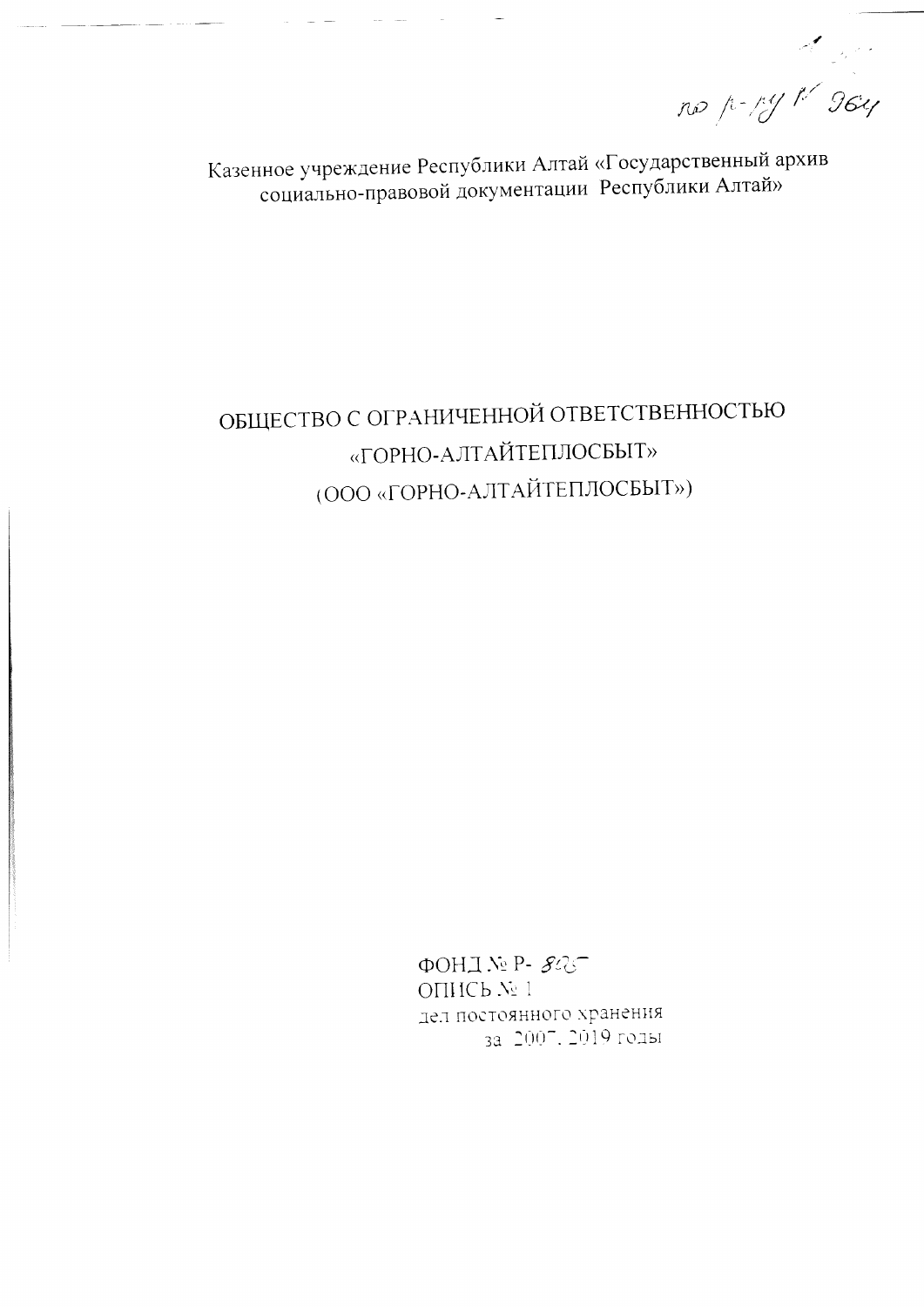## ИСТОРИЧЕСКАЯ СПРАВКА к Фонду № Р-, Общество с ограниченной ответственностью «Горно-Алтайтеплосбыт» (ООО «Горно-Алтайтеплосбыт»)

Общество с ограниченной ответственностью «Горно-Алтайтеплосбыт» (ООО «Горно-Алтайтеплосбыт») создано решением общего собрания учредителей ООО «Горно-Алтайтеплосбыт», протокол № 1 от 23 августа 2007 года.

Протоколом  $N_2$  1 общего собрания учредителей 000  $\langle \sqrt{\Omega}$ орно-Алтайтеплосбыт» or 23 августа 2007 года возложены обязанности Генерального директора ООО «Горно-Алтайтеплосбыт» на Киселева Юрия Васильевича.

Свидетельством Федеральной налоговой службы «О государственной регистрации юридического лица», в соответствии с Федеральным законом «О государственной регистрации юридических лиц» в единый государственный реестр юридических лиц от 06 сентября 2007 года внесена запись о создании Общества с ограниченной ответственностью «Горно-Алтайтеплосбыт» (ООО «Горно-Алтайтеплосбыт»).

Устав ООО «Горно-Алтайтеплосбыт» утвержден протоколом №1 общего собрания учредителей ООО «Горно-Алтайтеплосбыт» от 23 августа 2007 года.

В соответствии с Уставом, основной целью деятельности ООО «Горно-Алтайтеплосбыт», является извлечение прибыли. Для получения прибыли, Общество осуществляет в установленном законодательством Российской Федерации порядке следующие предметы деятельности:

-лесозаготовки;

-распиловка и строгание древесины; пропитка древесины;

-производство деревянных строительных конструкций;

-производство, передача и распределение электроэнергии;

-производство электроэнергии тепловыми электростанциями;

электроэнергии производство прочими электростанциями И промышленными блок-станциями;

-деятельность по обеспечению работоспособностями электростанций;

работоспособностями обеспечению -деятельность  $\Pi$ O тепловых электростанций;

-деятельность по обеспечению работоспособностями прочих электростанций и промышленных блок-станций;

-деятельность по обеспечению работоспособности электрических сетей;

-производство, передача и распределение пара и горячей воды (тепловой энергии);

-производство горячей воды (тепловой энергии) тепловыми пара  $\overline{M}$ электростанциями;

-производство горячей пара  $\boldsymbol{\mathrm{M}}$ воды (тепловой энергии) прочими электростанциями и промышленными блок-станциями;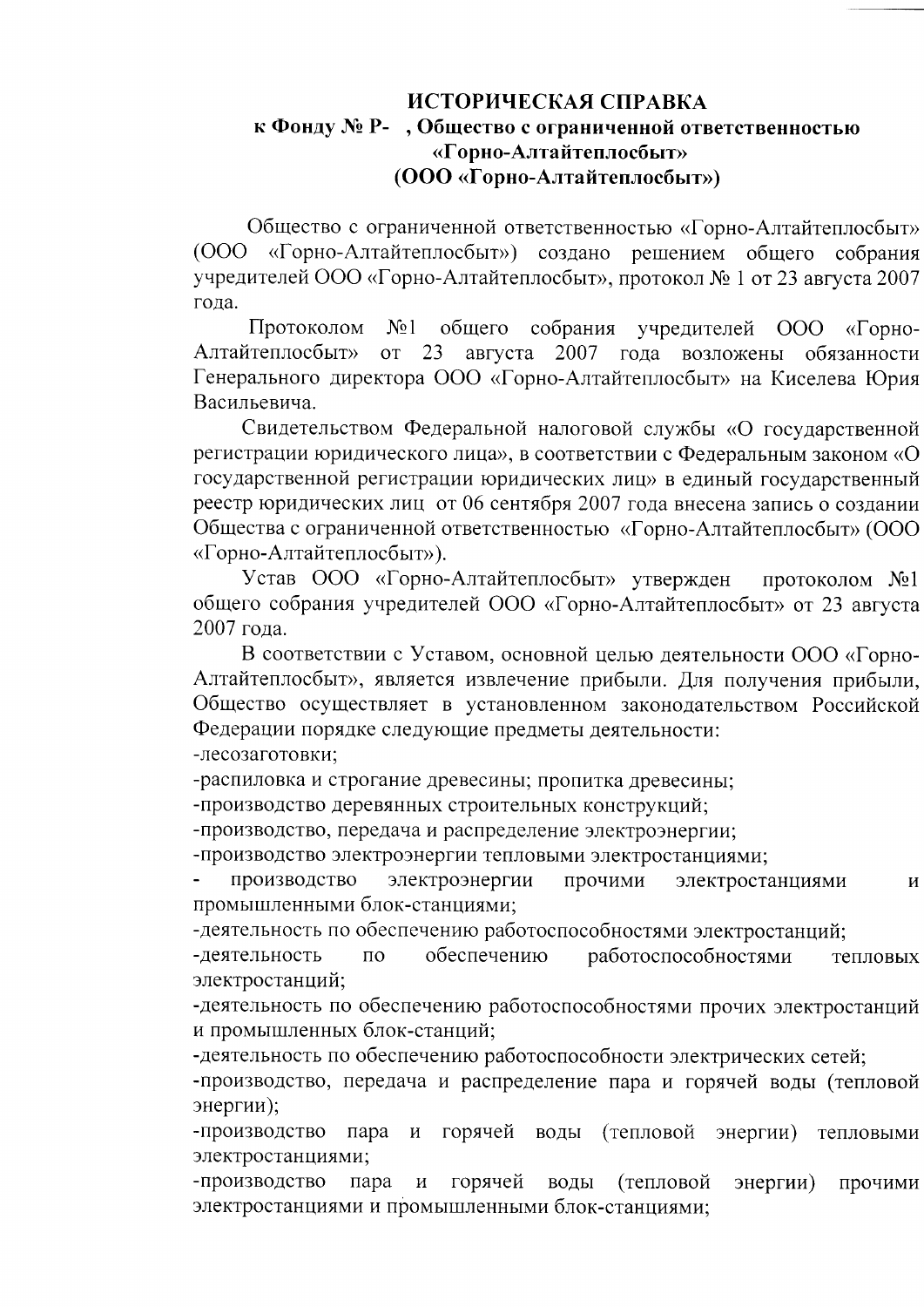- производство пара и горячей воды (тепловой энергии) котельными;

-деятельность по обеспечению работоспособности котельных;

-деятельность по обеспечению работоспособности тепловых сетей;

-сбор, очистка и распределение воды;

-подготовка строительного участка;

-разборка и снос зданий; производство земляных работ;

-разборка и снос зданий, расчистка строительного участка;

-торговля автотранспортными средствами;

-оптовая торговля автотранспортными средствами;

-розничная торговля автотранспортными средствами;

-торговля автотранспортными средствами через агентов;

-техническое обслуживание и ремонт автотранспортных средств;

-предоставление прочих видов услуг по техническому обслуживанию автотранспортных средств;

-торговля автомобильными деталями, узлами и принадлежностями;

-оптовая торговля автомобильными деталями, узлами и принадлежностями;

-розничная торговля автомобильными деталями, узлами и принадлежностями; -розничная торговля в неспециализированных магазинах;

-деятельность автомобильного грузового специализированного транспорта;

- деятельность грузового неспециализированного транспорта;

-аренда грузового автомобильного транспорта с водителем;

-покупка и продажа собственного жилого недвижимого имущества;

-покупка и продажа собственных нежилых зданий и помещений;

-покупка и продажа земельных участков;

-слача в наем собственного жилого недвижимого имущества;

-сдача в наем собственного нежилого недвижимого имущества;

-предоставление посреднических услуг при покупке, продаже и аренде жилого недвижимого имущества;

-предоставление посреднических услуг при покупке, продаже и аренде нежилого недвижимого имущества и др.

Местонахождение Общества с ограниченной ответственностью «Горно-Алтайтеплосбыт» (ООО «Горно-Алтайтеплосбыт»): 649002, Республика Алтай, г.Горно-Алтайск, ул.Петра Сухова, д.2.

Протоколом внеочередного общего собрания участников ООО «Горно-Алтайтеплосбыт» от 24 июля 2019 года, в связи с прекращением осуществления хозяйственной деятельности, ООО «Горно-Алтайтеплосбыт» ликвидирован.

Крохалев Алексей Александрович утвержден ликвидатором Общества с «Горно-Алтайтеплосбыт» решением ответственностью ограниченной внеочередного общего собрания участников ООО «Горно-Алтайтеплосбыт», протокол от 24 июля 2019 года.

Впервые научно-техническая обработка документов Общества проведена в 2019 году, в связи с ликвидацией.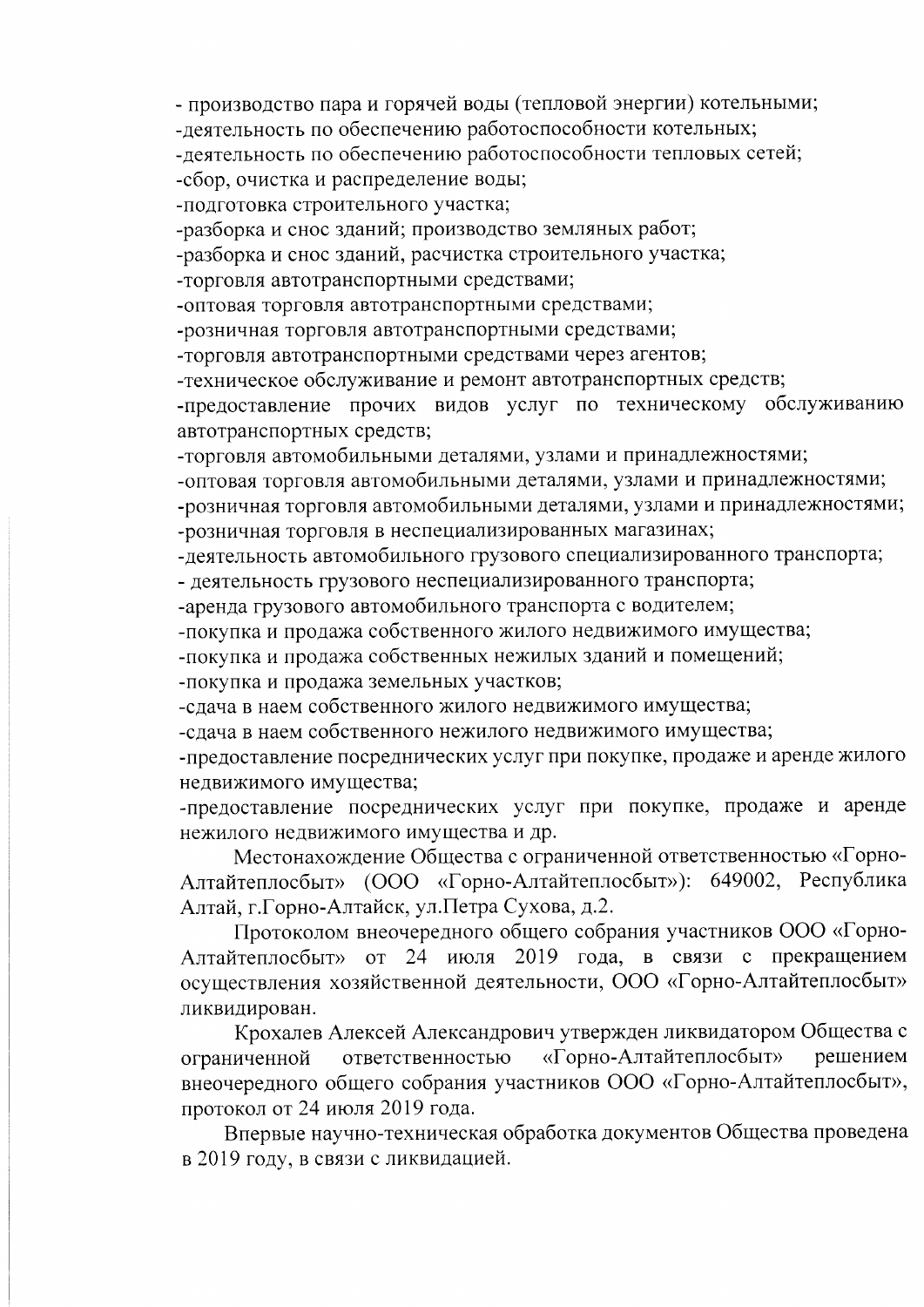В результате составлены описи: № 1 на дела постоянного хранения за 2007, 2019 годы в количестве 1 дел; № 2 «Л» дел по личному составу за 2007-2011, 2013-2019 годы в количестве 17 дел.

Документальные материалы, внесенные в опись № 1, отражают основную деятельность Общества. В опись внесены: учредительные документы (Устав, договор, свидетельства, протоколы).

В опись № 2 «Л» внесены: книга приказов директора по личному составу за 2007-2011 годы, расчетные ведомости по начислению заработной платы работникам за 2007-2011, 2013-2019 годы и личные карточки (ф.Т.2) за 2008-2011 годы.

Книга приказов по личному составу и личные карточки (ф.Т.2) не заводились за 2012-2019 годы, в виду того, что деятельность общества была прекращена в 2011 году. Расчетные ведомости по начислению заработной платы велись в период с 2013-2019 годы, так как проводилась работа по кредиторской погашению задолженности  $\mathbf{M}$ дебиторской взысканию задолженности.

документов ООО «Горно-При научно - технической обработке Алтайтеплосбыт» не использовалась номенклатура дел, ввиду ее отсутствия.

без индексов и структурных Документы Общества внесены в описи подразделений по номинально-хронологическому принципу, по которому единицы хранения сначала группируются по видам единиц хранения, а внутри каждого вида - по хронологии.

К обработанным и внесенным в описи документам составлен следующий научно-справочный аппарат: историческая справка, предисловие и титульные листы.

На дела временного срока хранения акт о выделении уничтожению документов, не подлежащих хранению не составлялся, ввиду их отсутствия.

На документы, прошедшие научно-техническую обработку, проведена экспертиза ценности, дела сформированы, подшиты и пронумерованы, оформлены в обложки и уложены в короба.

«Горно-Алтайтеплосбыт», законченные  $\bf{B}$  $000$ Документы делопроизводстве и прошедшие научно-техническую обработку, будут сданы на дальнейшее хранение в архив.

Историческую справку составила специалист

 $\mathbb{G}$ 

В.М. Дейкун

02.12.2019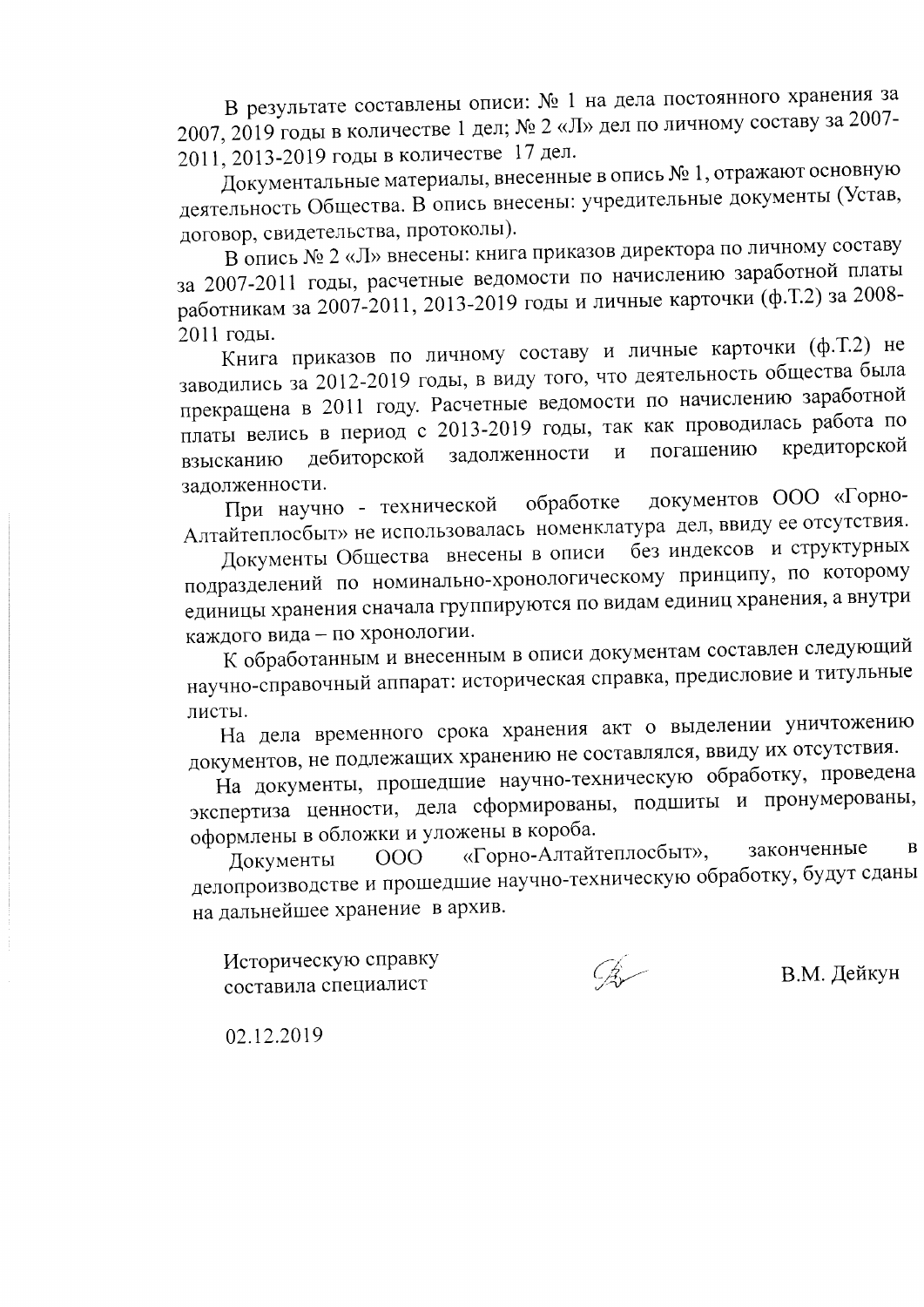## ПРЕДИСЛОВИЕ

## к описям № 1, № 2 «Л» Фонд № Р-, Общество с ограниченной ответственностью «Горно-Алтайтеплосбыт» (ООО «Горно-Алтайтеплосбыт»)

«Горнособрания учредителей  $000$ Решением общего Алтайтеплосбыт», протокол № 1 от 23 августа 2007 года, создано Общество с ограниченной ответственностью «Горно-Алтайтеплосбыт» (ООО «Горно-Алтайтеплосбыт»).

Обязанности Генерального директора ООО «Горно-Алтайтеплосбыт» возложены на Киселева Юрия Васильевича протоколом №1 общего собрания учредителей ООО «Горно-Алтайтеплосбыт» от 23 августа 2007 года.

Свидетельством Федеральной налоговой службы «О государственной регистрации юридического лица», в соответствии с Федеральным законом «О государственной регистрации юридических лиц» в единый государственный реестр юридических лиц от 06 сентября 2007 года внесена запись о создании Общества с ограниченной ответственностью «Горно-Алтайтеплосбыт» (ООО «Горно-Алтайтеплосбыт»).

Устав ООО «Горно-Алтайтеплосбыт» утвержден протоколом  $N<sub>2</sub>1$ общего собрания учредителей ООО «Горно-Алтайтеплосбыт» от 23 августа 2007 года.

В соответствии с Уставом, основной целью деятельности ООО «Горно-Алтайтеплосбыт», является извлечение прибыли. Основным предметом деятельности Общества является производство, передача и распределение пара и горячей воды (тепловой энергии).

Местонахождение Общества с ограниченной ответственностью «Горно-Алтайтеплосбыт» (ООО «Горно- Алтайтеплосбыт»): 649002, Республика Алтай, г.Горно-Алтайск, ул.Петра Сухова, д.2.

Протоколом внеочередного общего собрания участников ООО «Горно-Алтайтеплосбыт» от 24 июля 2019 года, в связи с прекращением хозяйственной деятельности, ООО «Горно-Алтайтеплосбыт» ликвидирован.

Крохалев Алексей Александрович утвержден ликвидатором Общества с «Горно-Алтайтеплосбыт» решением ответственностью ограниченной внеочередного общего собрания участников ООО «Горно- Алтайтеплосбыт», протокол от 24 июля 2019 года.

Впервые научно-техническая обработка документов Общества проведена в 2019 году, в связи с ликвидацией.

В результате составлены описи: № 1 на дела постоянного хранения за 2007, 2019 годы в количестве 1 дел; № 2 «Л» дел по личному составу за 2007-2011, 2013-2019 годы в количестве 17 дел.

Документальные материалы, внесенные в опись № 1, отражают основную деятельность Общества. В опись внесены: учредительные документы (Устав, договор, свидетельства, протоколы).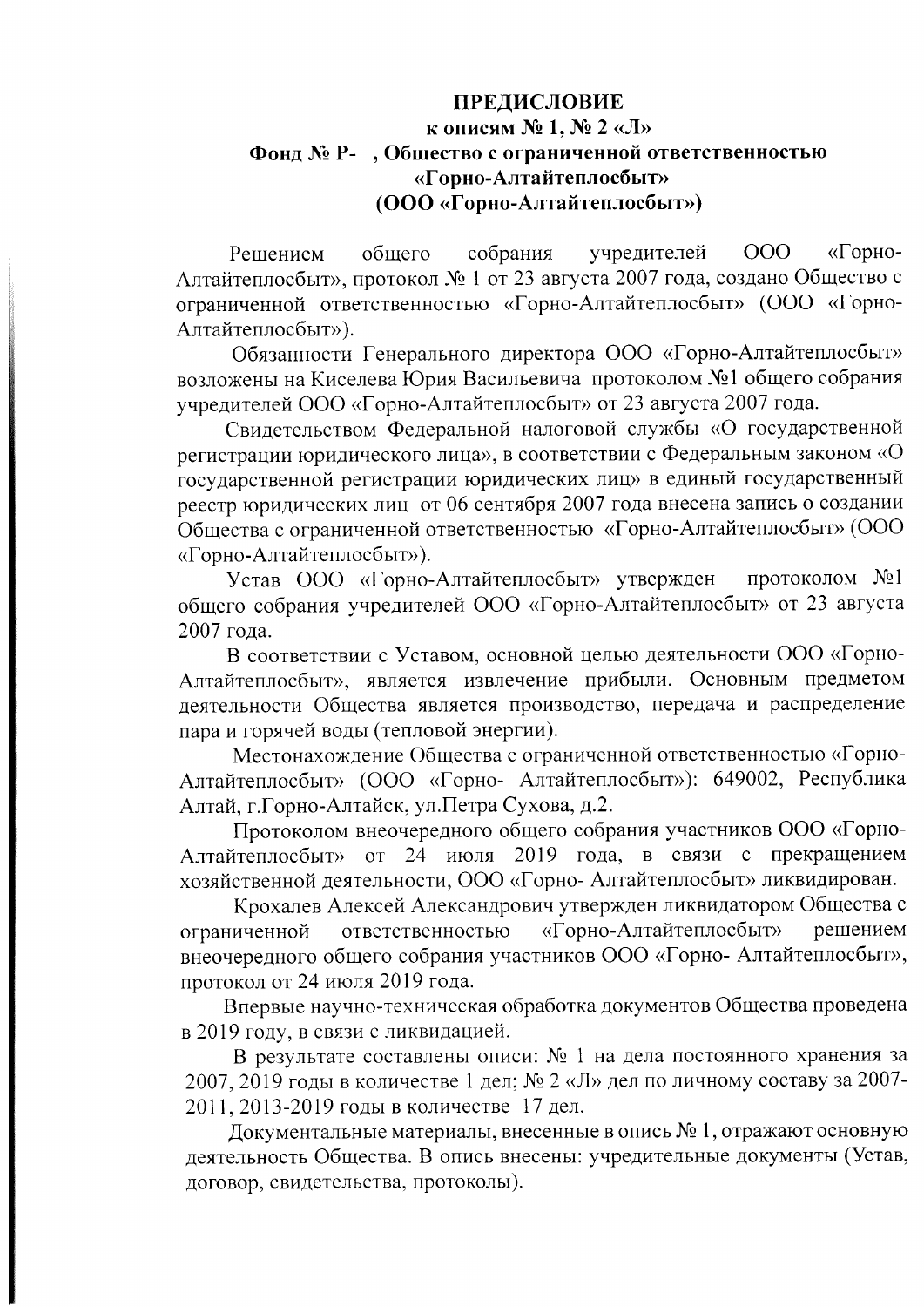В опись № 2 «Л» внесены: книга приказов директора по личному составу за 2007-2011 годы, расчетные ведомости по начислению заработной платы работникам за 2007-2011, 2013-2019 годы и личные карточки (ф.Т.2) за 2008-2011 годы.

Книга приказов по личному составу и личные карточки (ф.Т.2) не заводились за 2012-2019 годы, в виду того, что деятельность общества была прекращена в 2011 году. Расчетные ведомости по начислению заработной платы велись в период с 2013-2019 годы, так как проводилась работа по погашению кредиторской задолженности дебиторской  $\overline{M}$ взысканию задолженности.

документов ООО «Горнообработке При научно - технической Алтайтеплосбыт» не использовалась номенклатура дел, ввиду ее отсутствия.

Документы Общества внесены в описи без индексов и структурных подразделений по номинально-хронологическому принципу, по которому единицы хранения сначала группируются по видам единиц хранения, а внутри каждого вида - по хронологии.

К обработанным и внесенным в описи документам составлен следующий научно-справочный аппарат: историческая справка, предисловие и титульные листы.

На дела временного срока хранения акт о выделении уничтожению документов, не подлежащих хранению не составлялся, ввиду их отсутствия.

На документы, прошедшие научно-техническую обработку, проведена экспертиза ценности, дела сформированы, подшиты и пронумерованы, оформлены в обложки и уложены в короба.

«Горно-Алтайтеплосбыт», законченные 000  $\bf{B}$ Документы делопроизводстве и прошедшие научно-техническую обработку, будут сданы на дальнейшее хранение в архив.

Предисловие составила специалист

 $\mathcal{A}_{\mathcal{F}}$ 

В.М. Дейкун

02.12.2019